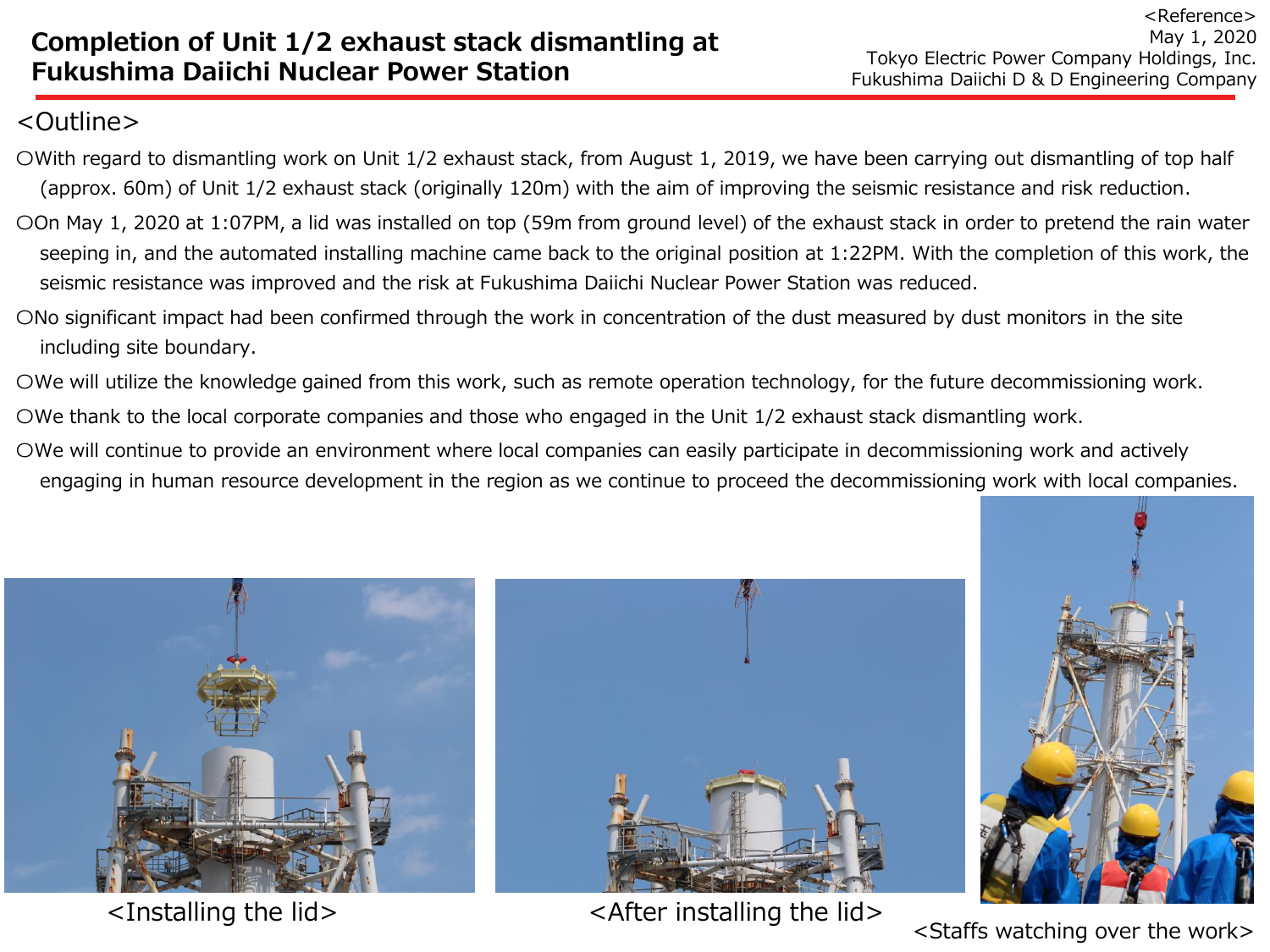## Photos



<Before dismantling> <Dismantling work> <After dismantling>